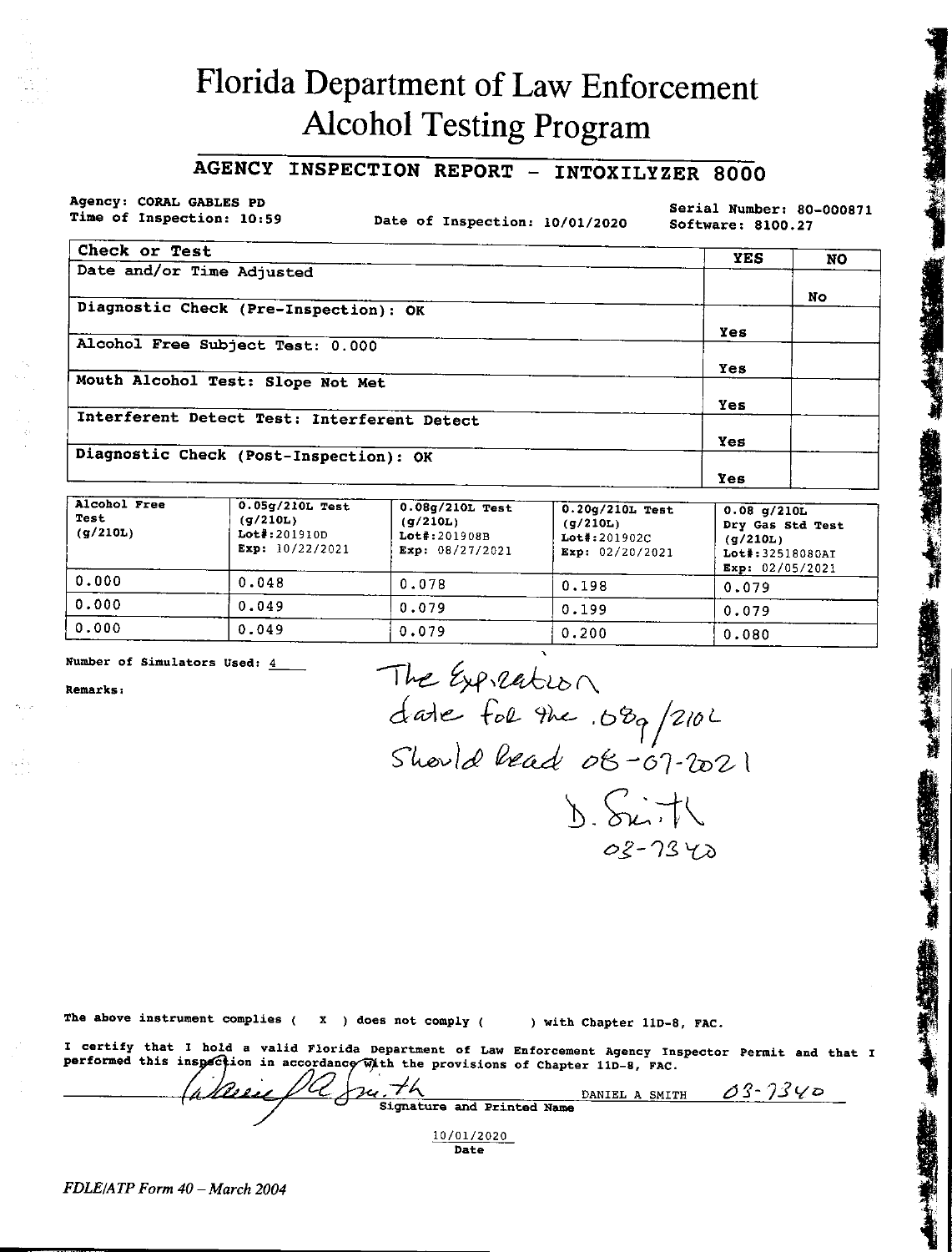

## **AGENCY INSPECTION AND OTHER ELECTRONIC DATA REVIEW**

|                                           | Agency: Coral Gables PD<br>Instrument Serial Number: 80-000871                                                                                                                                                                                                                                                                                                                                                                                                                                                                                                                                                                                                                                                                                                                                                  |                                                    |                                                                                                                                                                     |             |                                                                                                                                                                                                                                                                                                                        |  |
|-------------------------------------------|-----------------------------------------------------------------------------------------------------------------------------------------------------------------------------------------------------------------------------------------------------------------------------------------------------------------------------------------------------------------------------------------------------------------------------------------------------------------------------------------------------------------------------------------------------------------------------------------------------------------------------------------------------------------------------------------------------------------------------------------------------------------------------------------------------------------|----------------------------------------------------|---------------------------------------------------------------------------------------------------------------------------------------------------------------------|-------------|------------------------------------------------------------------------------------------------------------------------------------------------------------------------------------------------------------------------------------------------------------------------------------------------------------------------|--|
|                                           | <b>AGENCY INSPECTION DATA REVIEW</b>                                                                                                                                                                                                                                                                                                                                                                                                                                                                                                                                                                                                                                                                                                                                                                            |                                                    |                                                                                                                                                                     |             |                                                                                                                                                                                                                                                                                                                        |  |
|                                           | <b>Agency Inspector: Daniel Smith</b><br>Date of Inspection: 10/01/2020<br>Time of Inspection: 10:59:16                                                                                                                                                                                                                                                                                                                                                                                                                                                                                                                                                                                                                                                                                                         |                                                    |                                                                                                                                                                     |             |                                                                                                                                                                                                                                                                                                                        |  |
| <b>Agency Inspection Discrepancy:</b>     | $\Box$<br>П                                                                                                                                                                                                                                                                                                                                                                                                                                                                                                                                                                                                                                                                                                                                                                                                     | Incomplete<br>$\Box$<br>Procedural<br>$\Box$       | Untimely/Not Received<br>Other                                                                                                                                      | ⊠           | Erroneous Information                                                                                                                                                                                                                                                                                                  |  |
| □                                         |                                                                                                                                                                                                                                                                                                                                                                                                                                                                                                                                                                                                                                                                                                                                                                                                                 |                                                    | Agency Inspection Not Conducted or Records regarding Agency Inspection have not been uploaded.                                                                      |             |                                                                                                                                                                                                                                                                                                                        |  |
| □                                         |                                                                                                                                                                                                                                                                                                                                                                                                                                                                                                                                                                                                                                                                                                                                                                                                                 |                                                    |                                                                                                                                                                     |             | Lot Number ⊠Expiration Date for 0.08_g/ 210L ⊠Alcohol Reference Solution □Dry Gas Standard is ⊠Incorrect □Expired.                                                                                                                                                                                                     |  |
| □<br>$\Box$                               | □ Alcohol Free Subject Test □<br>0.05 g/210L Test                                                                                                                                                                                                                                                                                                                                                                                                                                                                                                                                                                                                                                                                                                                                                               | Mouth Alcohol Test D<br>$\Box$<br>0.08 g/210L Test | test(s); OR the $\Box$ Possible Cause and Corrective Action Taken on the following test(s) was not recorded:<br><b>Alcohol Free Test</b><br>$\Box$ 0.20 g/210L Test | п<br>$\Box$ | FDLE/ATP Form 39 states in part, "If a test must be repeated, the REASON must be entered when prompted and recorded in the<br>Remarks section of FDLE/ATP Form 40 Agency Inspection Report - Intoxilyzer 8000. The □REASON for repeating the following<br>Interferent Detect Test<br>0.08 g/210L Dry Gas Standard Test |  |
| O<br>□<br>□<br>П.                         | FDLE/ATP Form 39 states in part, "If the instrument does not comply with the requirements of Chapter 11D-8, FAC, remove the<br>instrument from service and notify the Department Inspector."<br>The Department Inspector was not notified. However, the issue was satisfactorily corrected and the repeated Agency<br>Inspection complies with the requirements of Chapter 11D-8, FAC.<br>The Department Inspector was not notified. However, the repeated Agency Inspection does not comply with the<br>requirements of Chapter 11D-8, FAC and the instrument was correctly removed from evidentiary use.<br>The Department Inspector was not notified. The repeated Agency Inspection does not comply with the requirements of<br>Chapter 11D-8, FAC and the instrument was not removed from evidentiary use. |                                                    |                                                                                                                                                                     |             |                                                                                                                                                                                                                                                                                                                        |  |
| О                                         |                                                                                                                                                                                                                                                                                                                                                                                                                                                                                                                                                                                                                                                                                                                                                                                                                 |                                                    | The Agency Inspection is noted as "Complies" when it does not comply with the requirements of Chapter 11D-8, FAC.                                                   |             |                                                                                                                                                                                                                                                                                                                        |  |
| □<br>Other:                               |                                                                                                                                                                                                                                                                                                                                                                                                                                                                                                                                                                                                                                                                                                                                                                                                                 |                                                    |                                                                                                                                                                     |             |                                                                                                                                                                                                                                                                                                                        |  |
| <b>OTHER ELECTRONIC DATA REVIEW</b>       |                                                                                                                                                                                                                                                                                                                                                                                                                                                                                                                                                                                                                                                                                                                                                                                                                 |                                                    |                                                                                                                                                                     |             |                                                                                                                                                                                                                                                                                                                        |  |
| <b>Login Records</b><br>О<br>Date:        |                                                                                                                                                                                                                                                                                                                                                                                                                                                                                                                                                                                                                                                                                                                                                                                                                 | Comments:                                          |                                                                                                                                                                     |             |                                                                                                                                                                                                                                                                                                                        |  |
| Ω.<br>Date:                               | The expiration date (day) for the 0.08 g/210 L Alcohol Reference Solution is incorrect.<br><b>Cylinder Change Records</b><br>Please see below for required corrective action and return to your Department Inspector<br>by 02/04/2021.                                                                                                                                                                                                                                                                                                                                                                                                                                                                                                                                                                          |                                                    |                                                                                                                                                                     |             |                                                                                                                                                                                                                                                                                                                        |  |
| <b>Control Test Records</b><br>□<br>Date: |                                                                                                                                                                                                                                                                                                                                                                                                                                                                                                                                                                                                                                                                                                                                                                                                                 |                                                    |                                                                                                                                                                     |             |                                                                                                                                                                                                                                                                                                                        |  |
| ◻<br>Date:                                | <b>Diagnostic Check Records</b>                                                                                                                                                                                                                                                                                                                                                                                                                                                                                                                                                                                                                                                                                                                                                                                 |                                                    |                                                                                                                                                                     |             |                                                                                                                                                                                                                                                                                                                        |  |
| <b>CORRECTIVE ACTION</b>                  |                                                                                                                                                                                                                                                                                                                                                                                                                                                                                                                                                                                                                                                                                                                                                                                                                 |                                                    |                                                                                                                                                                     |             |                                                                                                                                                                                                                                                                                                                        |  |
| ⊠                                         |                                                                                                                                                                                                                                                                                                                                                                                                                                                                                                                                                                                                                                                                                                                                                                                                                 |                                                    | the report "AMENDED", and forward a copy to the Department Inspector by 02/04/2021 (Date).                                                                          |             | Record hand-written amendments on the FDLE/ATP Form 40, Agency Inspection Report, initial and date the amendments, mark                                                                                                                                                                                                |  |

Provide a written explanation regarding the referenced item(s) to the Department inspector by \_\_\_\_ (Date).  $\hfill \square$ 

- Upload the Agency Inspection(s).
- Remove the instrument from evidentiary use until otherwise directed by the Department.  $\Box$
- $\Box$ No action required
- $\Box$ Other:

aulor Kurschou

**Signature of Alcohol Testing Program Staff Member** 

 $1/2/2021$ Date

PRINTED COPIES UNCONTROLLED For Internal ATP Use Only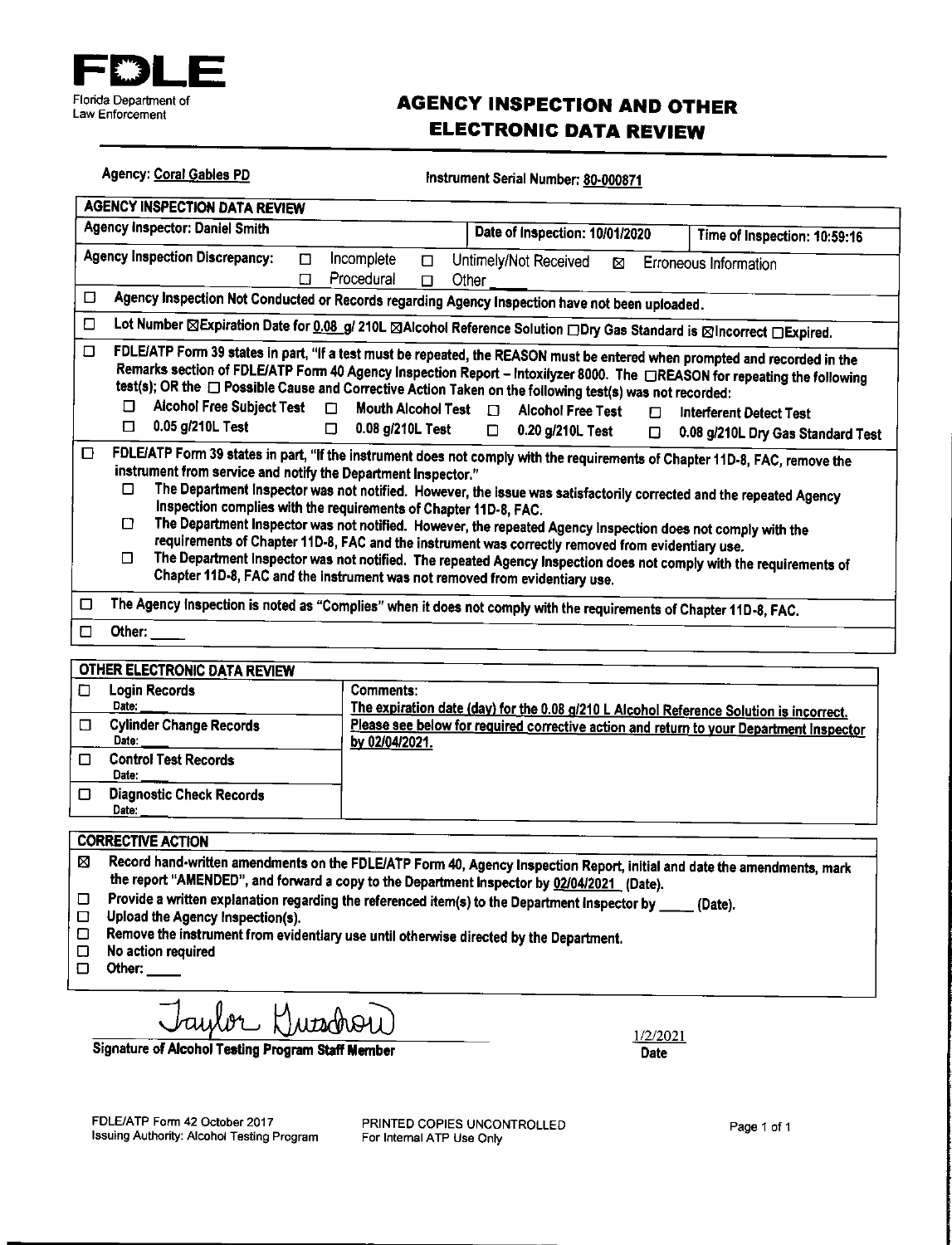

**Agency: Coral Gables PD** 

## **AGENCY INSPECTION AND OTHER ELECTRONIC DATA REVIEW**

|        | <b>Agency: Coral Gables PD</b><br>Instrument Serial Number: 80-000871                                                                                                                                                                                                                                                                                                                                                                                                                                                                                                                                                                                                                                                                                                                                                                                                     |  |  |  |  |
|--------|---------------------------------------------------------------------------------------------------------------------------------------------------------------------------------------------------------------------------------------------------------------------------------------------------------------------------------------------------------------------------------------------------------------------------------------------------------------------------------------------------------------------------------------------------------------------------------------------------------------------------------------------------------------------------------------------------------------------------------------------------------------------------------------------------------------------------------------------------------------------------|--|--|--|--|
|        | <b>AGENCY INSPECTION DATA REVIEW</b>                                                                                                                                                                                                                                                                                                                                                                                                                                                                                                                                                                                                                                                                                                                                                                                                                                      |  |  |  |  |
|        | <b>Agency Inspector: Daniel Smith</b><br>Date of Inspection: 10/01/2020<br>Time of Inspection: 10:59:16                                                                                                                                                                                                                                                                                                                                                                                                                                                                                                                                                                                                                                                                                                                                                                   |  |  |  |  |
|        | <b>Agency Inspection Discrepancy:</b><br>Incomplete<br>Untimely/Not Received<br>п<br>□<br>Erroneous Information<br>⊠<br>Procedural<br>П<br>Other<br>Ω                                                                                                                                                                                                                                                                                                                                                                                                                                                                                                                                                                                                                                                                                                                     |  |  |  |  |
| □      | Agency Inspection Not Conducted or Records regarding Agency Inspection have not been uploaded.                                                                                                                                                                                                                                                                                                                                                                                                                                                                                                                                                                                                                                                                                                                                                                            |  |  |  |  |
| □      | Lot Number ⊠Expiration Date for 0.08 g/ 210L ⊠Alcohol Reference Solution aDry Gas Standard is ⊠Incorrect aExpired.                                                                                                                                                                                                                                                                                                                                                                                                                                                                                                                                                                                                                                                                                                                                                        |  |  |  |  |
| □      | FDLE/ATP Form 39 states in part, "If a test must be repeated, the REASON must be entered when prompted and recorded in the<br>Remarks section of FDLE/ATP Form 40 Agency Inspection Report – Intoxilyzer 8000. The □REASON for repeating the following<br>test(s); OR the □ Possible Cause and Corrective Action Taken on the following test(s) was not recorded:<br><b>Alcohol Free Subject Test</b><br>п<br>$\Box$<br>Mouth Alcohol Test 0<br><b>Alcohol Free Test</b><br><b>Interferent Detect Test</b><br>П<br>0.05 g/210L Test<br>□<br>0.08 g/210L Test<br>$\Box$<br>0.20 g/210L Test<br>$\Box$                                                                                                                                                                                                                                                                      |  |  |  |  |
| $\Box$ | 0.08 g/210L Dry Gas Standard Test<br>n.<br>FDLE/ATP Form 39 states in part, "If the instrument does not comply with the requirements of Chapter 11D-8, FAC, remove the<br>instrument from service and notify the Department Inspector."<br>The Department Inspector was not notified. However, the issue was satisfactorily corrected and the repeated Agency<br>п<br>Inspection complies with the requirements of Chapter 11D-8, FAC.<br>n<br>The Department Inspector was not notified. However, the repeated Agency Inspection does not comply with the<br>requirements of Chapter 11D-8, FAC and the instrument was correctly removed from evidentiary use.<br>Π<br>The Department Inspector was not notified. The repeated Agency Inspection does not comply with the requirements of<br>Chapter 11D-8, FAC and the instrument was not removed from evidentiary use. |  |  |  |  |
| □      | The Agency Inspection is noted as "Complies" when it does not comply with the requirements of Chapter 11D-8, FAC.                                                                                                                                                                                                                                                                                                                                                                                                                                                                                                                                                                                                                                                                                                                                                         |  |  |  |  |
| □      | Other: $\_\_$                                                                                                                                                                                                                                                                                                                                                                                                                                                                                                                                                                                                                                                                                                                                                                                                                                                             |  |  |  |  |
|        |                                                                                                                                                                                                                                                                                                                                                                                                                                                                                                                                                                                                                                                                                                                                                                                                                                                                           |  |  |  |  |

| OTHER ELECTRONIC DATA REVIEW             |                                                                                                           |
|------------------------------------------|-----------------------------------------------------------------------------------------------------------|
| Login Records<br>Date:                   | Comments:<br>The expiration date (day) for the 0.08 g/210 L Alcohol Reference Solution is incorrect.      |
| <b>Cylinder Change Records</b><br>Date:  | Please see below for required corrective action and return to your Department Inspector<br>by 02/04/2021. |
| <b>Control Test Records</b><br>Date:     |                                                                                                           |
| <b>Diagnostic Check Records</b><br>Date: |                                                                                                           |
|                                          |                                                                                                           |

### **CORRECTIVE ACTION**

- Record hand-written amendments on the FDLE/ATP Form 40, Agency Inspection Report, initial and date the amendments, mark ⊠ the report "AMENDED", and forward a copy to the Department inspector by 02/04/2021 (Date).
- Provide a written explanation regarding the referenced item(s) to the Department Inspector by \_\_\_\_\_ (Date).  $\Box$
- $\Box$ Upload the Agency Inspection(s).
- Remove the instrument from evidentiary use until otherwise directed by the Department.  $\Box$
- No action required  $\Box$
- $\Box$ Other:

Signature of Alcohol Testing Program Staff Member

1/2/2021 Date

FDLE/ATP Form 42 October 2017 Issuing Authority: Alcohol Testing Program

PRINTED COPIES UNCONTROLLED For Internal ATP Use Only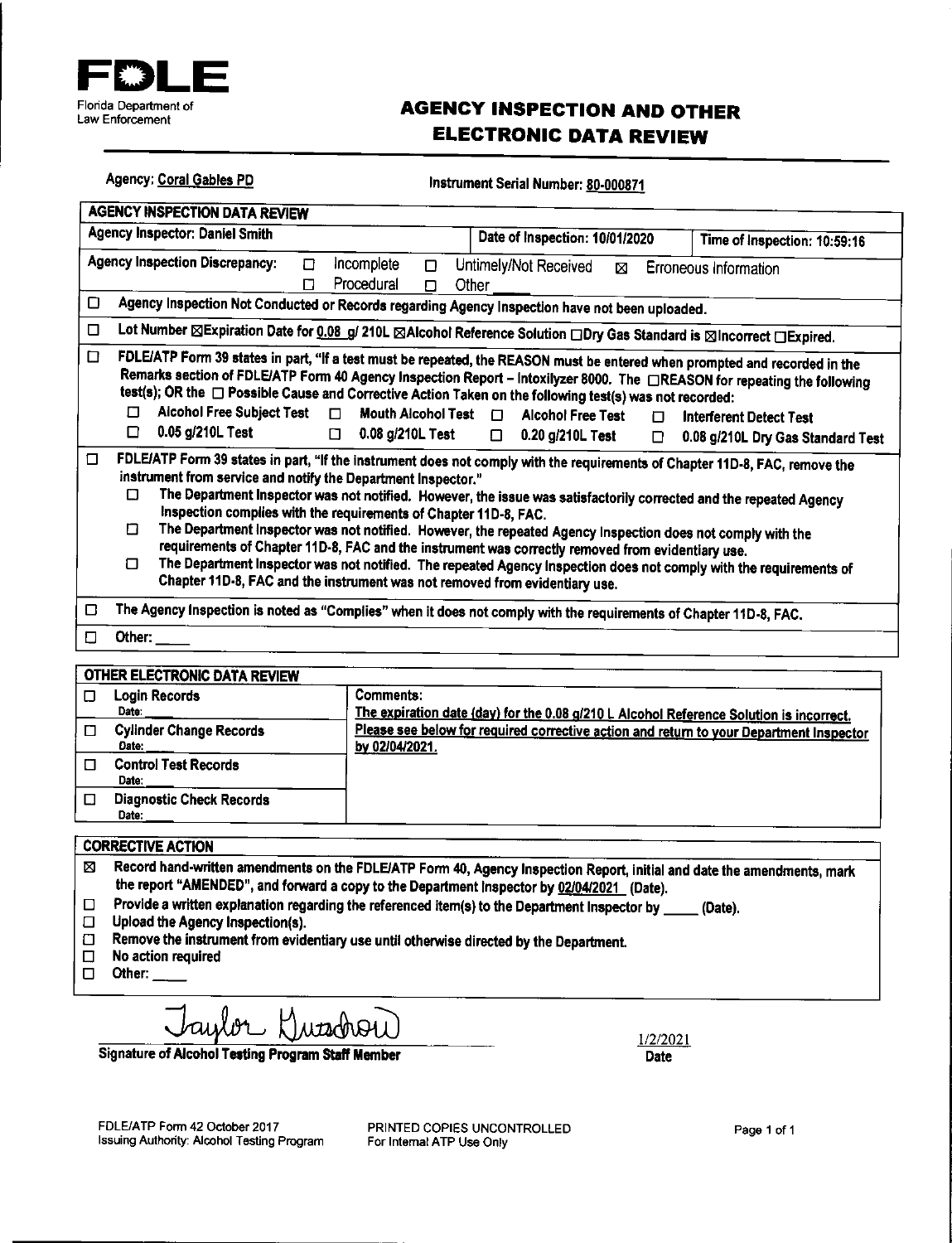# **Florida Department of Law Enforcement Alcohol Testing Program**

#### INSPECTION REPORT - INTOXILYZER 8000 **AGENCY**

Agency: CORAL GABLES PD Time of Inspection: 11:13

Date of Inspection: 12/28/2020

Serial Number: 80-000871 Software: 8100.27

| Check or Test                               | YES        | <b>NO</b> |
|---------------------------------------------|------------|-----------|
| Date and/or Time Adjusted                   |            |           |
|                                             |            | No.       |
| Diagnostic Check (Pre-Inspection): OK       |            |           |
|                                             | <b>Yes</b> |           |
| Alcohol Free Subject Test: 0.000            |            |           |
|                                             |            | No.       |
| Mouth Alcohol Test: Slope Not Met           |            |           |
|                                             | <b>Yes</b> |           |
| Interferent Detect Test: Interferent Detect |            |           |
|                                             | Yes        |           |
| Diagnostic Check (Post-Inspection): OK      |            |           |
|                                             | Yes        |           |

| Alcohol Free<br>Test<br>(g/210L) | $0.05q/210L$ Test<br>(d/210L)<br>Lot#:201910D<br>Exp: $10/22/2021$ | $0.08q/210L$ Test<br>(q/210L)<br>$Lot\$ :202007A<br>Exp: 07/21/2022 | $0.20q/210L$ Test<br>(q/210L)<br>$Lot$ #:202005A<br>Exp: 05/12/2022 | $0.08$ g/210L<br>Dry Gas Std Test<br>(q/210L)<br>Lot#:32518080AI<br>Exp: 02/05/2021 |
|----------------------------------|--------------------------------------------------------------------|---------------------------------------------------------------------|---------------------------------------------------------------------|-------------------------------------------------------------------------------------|
| 0.000                            | 0.049                                                              | 0.079                                                               | 0.199                                                               | 0.080                                                                               |
| 0.000                            | 0.049                                                              | 0.080                                                               | 0.199                                                               | 0.080                                                                               |
| 0.000                            | 0.049                                                              | 0.079                                                               | 0.199                                                               | 0.080                                                                               |

Number of Simulators Used: 4

### Remarks:

14. 接受:

بالمحمقة لا يو پارچينې کې د او د کالونو کې د او لري.<br>مونځي کې

AS 1

dign Agos 2 m  $\label{eq:1} \frac{1}{2} \sum_{i=1}^n \sum_{j=1}^n \sum_{j=1}^n \sum_{j=1}^n \sum_{j=1}^n \sum_{j=1}^n \sum_{j=1}^n \sum_{j=1}^n \sum_{j=1}^n \sum_{j=1}^n \sum_{j=1}^n \sum_{j=1}^n \sum_{j=1}^n \sum_{j=1}^n \sum_{j=1}^n \sum_{j=1}^n \sum_{j=1}^n \sum_{j=1}^n \sum_{j=1}^n \sum_{j=1}^n \sum_{j=1}^n \sum_{j=1}^n \sum_{j=1}^$ 

rigados e

地形面积  $\frac{1}{2}\left[\frac{2}{\lambda_{1}}\left(\omega_{1}x\right)\right]_{\lambda_{1}}\frac{1}{\lambda_{2}}\frac{1}{\lambda_{3}}\frac{1}{\lambda_{4}}\frac{1}{\lambda_{5}}\right]_{\lambda_{6}}\frac{1}{\lambda_{6}}\frac{1}{\lambda_{7}}\frac{1}{\lambda_{8}}\frac{1}{\lambda_{9}}\frac{1}{\lambda_{1}}\frac{1}{\lambda_{1}}\frac{1}{\lambda_{1}}\frac{1}{\lambda_{1}}\frac{1}{\lambda_{1}}\frac{1}{\lambda_{1}}\frac{1}{\lambda_{1}}\frac{1}{\lambda_{1}}\frac{1}{\lambda_{1}}\frac{1$ stations.

A F / M A: Improper Sample. Int Det: RFI Detect.

A reabile telephone activated the RFI During the and the agency Inspection continued.

The above instrument complies ( $X$ ) does not comply (

) with Chapter 11D-8, FAC.

| I certify that I hold a valid Florida Department of Law Enforcement Agency Inspector Permit and that I |                |         |
|--------------------------------------------------------------------------------------------------------|----------------|---------|
| performed this inspection in accordance with the provisions of Chapter 11D-8, FAC.                     |                |         |
| $(hh0Q+u.16)$                                                                                          |                | 03-7340 |
|                                                                                                        | DANIEL A SMITH |         |
| Signature and Printed Name                                                                             |                |         |
|                                                                                                        |                |         |

12/28/2020 Date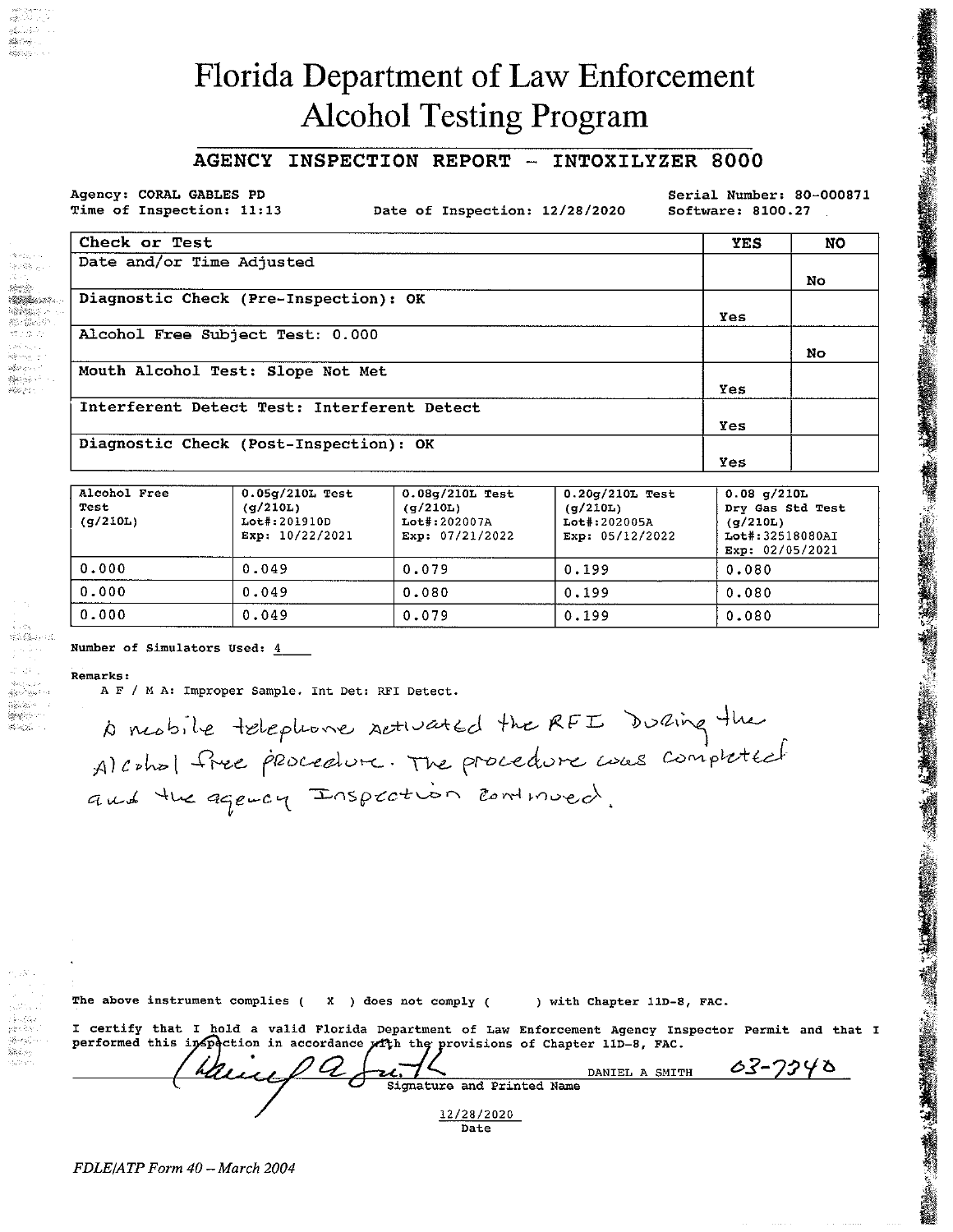

### AGENCY INSPECTION AND OTHER ELECTRONIC DATA REVIEW

| <b>Agency: Coral Gables Police Department</b><br>Instrument Serial Number: 80-000871                                   |                                                                                                                                                                                                                                                                                                                                                                                                                                                                                                                                                                                                                                                                                                                                                                                                                 |                                                                     |  |  |  |
|------------------------------------------------------------------------------------------------------------------------|-----------------------------------------------------------------------------------------------------------------------------------------------------------------------------------------------------------------------------------------------------------------------------------------------------------------------------------------------------------------------------------------------------------------------------------------------------------------------------------------------------------------------------------------------------------------------------------------------------------------------------------------------------------------------------------------------------------------------------------------------------------------------------------------------------------------|---------------------------------------------------------------------|--|--|--|
| <b>AGENCY INSPECTION DATA REVIEW</b>                                                                                   |                                                                                                                                                                                                                                                                                                                                                                                                                                                                                                                                                                                                                                                                                                                                                                                                                 |                                                                     |  |  |  |
| <b>Agency Inspector: Daniel Smith</b>                                                                                  | Date of Inspection: 12/28/2020<br>Time of Inspection: 11:13:23                                                                                                                                                                                                                                                                                                                                                                                                                                                                                                                                                                                                                                                                                                                                                  |                                                                     |  |  |  |
| <b>Agency Inspection Discrepancy:</b><br>$\Box$                                                                        | Incomplete<br>Untimely/Not Received<br>$\Box$<br>$\Box$                                                                                                                                                                                                                                                                                                                                                                                                                                                                                                                                                                                                                                                                                                                                                         | Erroneous Information                                               |  |  |  |
| $\Box$                                                                                                                 | Other (Missing Required Information)<br>Procedural<br>$\boxtimes$                                                                                                                                                                                                                                                                                                                                                                                                                                                                                                                                                                                                                                                                                                                                               |                                                                     |  |  |  |
| $\Box$                                                                                                                 | Agency Inspection Not Conducted or Records regarding Agency Inspection have not been uploaded.                                                                                                                                                                                                                                                                                                                                                                                                                                                                                                                                                                                                                                                                                                                  |                                                                     |  |  |  |
| $\Box$                                                                                                                 | Lot Number □ Expiration Date for _____g/ 210L □ Alcohol Reference Solution □ Dry Gas Standard is □ Incorrect □ Expired.                                                                                                                                                                                                                                                                                                                                                                                                                                                                                                                                                                                                                                                                                         |                                                                     |  |  |  |
| ⊠<br>Alcohol Free Subject Test ⊠<br>⊠<br>0.05 g/210L Test<br>П                                                         | FDLE/ATP Form 39 states in part, "If a test must be repeated, the REASON must be entered when prompted and recorded in the<br>Remarks section of FDLE/ATP Form 40 Agency Inspection Report - Intoxilyzer 8000. The <b>EREASON</b> for repeating the following<br>test(s); OR the $\boxtimes$ Possible Cause and Corrective Action Taken on the following test(s) was not recorded:<br>Mouth Alcohol Test $\Box$<br><b>Alcohol Free Test</b><br>$\boxtimes$<br>$\Box$ 0.08 g/210L Test<br>$\Box$ 0.20 g/210L Test<br>$\Box$                                                                                                                                                                                                                                                                                      | <b>Interferent Detect Test</b><br>0.08 g/210L Dry Gas Standard Test |  |  |  |
| □<br>п<br>п<br>$\Box$                                                                                                  | FDLE/ATP Form 39 states in part, "If the instrument does not comply with the requirements of Chapter 11D-8, FAC, remove the<br>instrument from service and notify the Department Inspector."<br>The Department Inspector was not notified. However, the issue was satisfactorily corrected and the repeated Agency<br>Inspection complies with the requirements of Chapter 11D-8, FAC.<br>The Department Inspector was not notified. However, the repeated Agency Inspection does not comply with the<br>requirements of Chapter 11D-8, FAC and the instrument was correctly removed from evidentiary use.<br>The Department Inspector was not notified. The repeated Agency Inspection does not comply with the requirements of<br>Chapter 11D-8, FAC and the instrument was not removed from evidentiary use. |                                                                     |  |  |  |
| The Agency Inspection is noted as "Complies" when it does not comply with the requirements of Chapter 11D-8, FAC.<br>□ |                                                                                                                                                                                                                                                                                                                                                                                                                                                                                                                                                                                                                                                                                                                                                                                                                 |                                                                     |  |  |  |
| Other:<br>□                                                                                                            |                                                                                                                                                                                                                                                                                                                                                                                                                                                                                                                                                                                                                                                                                                                                                                                                                 |                                                                     |  |  |  |
|                                                                                                                        |                                                                                                                                                                                                                                                                                                                                                                                                                                                                                                                                                                                                                                                                                                                                                                                                                 |                                                                     |  |  |  |
| <b>OTHER ELECTRONIC DATA REVIEW</b>                                                                                    | <b>Comments:</b>                                                                                                                                                                                                                                                                                                                                                                                                                                                                                                                                                                                                                                                                                                                                                                                                |                                                                     |  |  |  |
| <b>Login Records</b><br>$\Box$<br>Date:                                                                                | The Alcohol Free / Subject Mouth Alcohol and Interferent Detect Tests were repeated.                                                                                                                                                                                                                                                                                                                                                                                                                                                                                                                                                                                                                                                                                                                            |                                                                     |  |  |  |
| <b>Cylinder Change Records</b><br>□<br>Date:                                                                           | The reason these tests were repeated, as well as any corrective action taken prior to<br>repeating them, must be included. Please see below for corrective action.                                                                                                                                                                                                                                                                                                                                                                                                                                                                                                                                                                                                                                              |                                                                     |  |  |  |
| <b>Control Test Records</b><br>П<br>Date:                                                                              |                                                                                                                                                                                                                                                                                                                                                                                                                                                                                                                                                                                                                                                                                                                                                                                                                 |                                                                     |  |  |  |
| <b>Diagnostic Check Records</b><br>$\Box$<br>Date:                                                                     |                                                                                                                                                                                                                                                                                                                                                                                                                                                                                                                                                                                                                                                                                                                                                                                                                 |                                                                     |  |  |  |
|                                                                                                                        |                                                                                                                                                                                                                                                                                                                                                                                                                                                                                                                                                                                                                                                                                                                                                                                                                 |                                                                     |  |  |  |
|                                                                                                                        | <b>CORRECTIVE ACTION</b>                                                                                                                                                                                                                                                                                                                                                                                                                                                                                                                                                                                                                                                                                                                                                                                        |                                                                     |  |  |  |
| ⊠                                                                                                                      | Record hand-written amendments on the FDLE/ATP Form 40, Agency Inspection Report, initial and date the amendments, mark                                                                                                                                                                                                                                                                                                                                                                                                                                                                                                                                                                                                                                                                                         |                                                                     |  |  |  |
|                                                                                                                        | the report "AMENDED", and forward a copy to the Department Inspector by 03/17/2021 (Date).                                                                                                                                                                                                                                                                                                                                                                                                                                                                                                                                                                                                                                                                                                                      |                                                                     |  |  |  |
| $\Box$                                                                                                                 | Provide a written explanation regarding the referenced item(s) to the Department Inspector by                                                                                                                                                                                                                                                                                                                                                                                                                                                                                                                                                                                                                                                                                                                   | (Date).                                                             |  |  |  |
| Upload the Agency Inspection(s).<br>□<br>□                                                                             |                                                                                                                                                                                                                                                                                                                                                                                                                                                                                                                                                                                                                                                                                                                                                                                                                 |                                                                     |  |  |  |
| Remove the instrument from evidentiary use until otherwise directed by the Department.<br>No action required           |                                                                                                                                                                                                                                                                                                                                                                                                                                                                                                                                                                                                                                                                                                                                                                                                                 |                                                                     |  |  |  |
| $\Box$<br>Other:                                                                                                       |                                                                                                                                                                                                                                                                                                                                                                                                                                                                                                                                                                                                                                                                                                                                                                                                                 |                                                                     |  |  |  |

**Signature of Alcohol Testing Program Staff Member Date** 

 $\frac{2}{12/22021}$